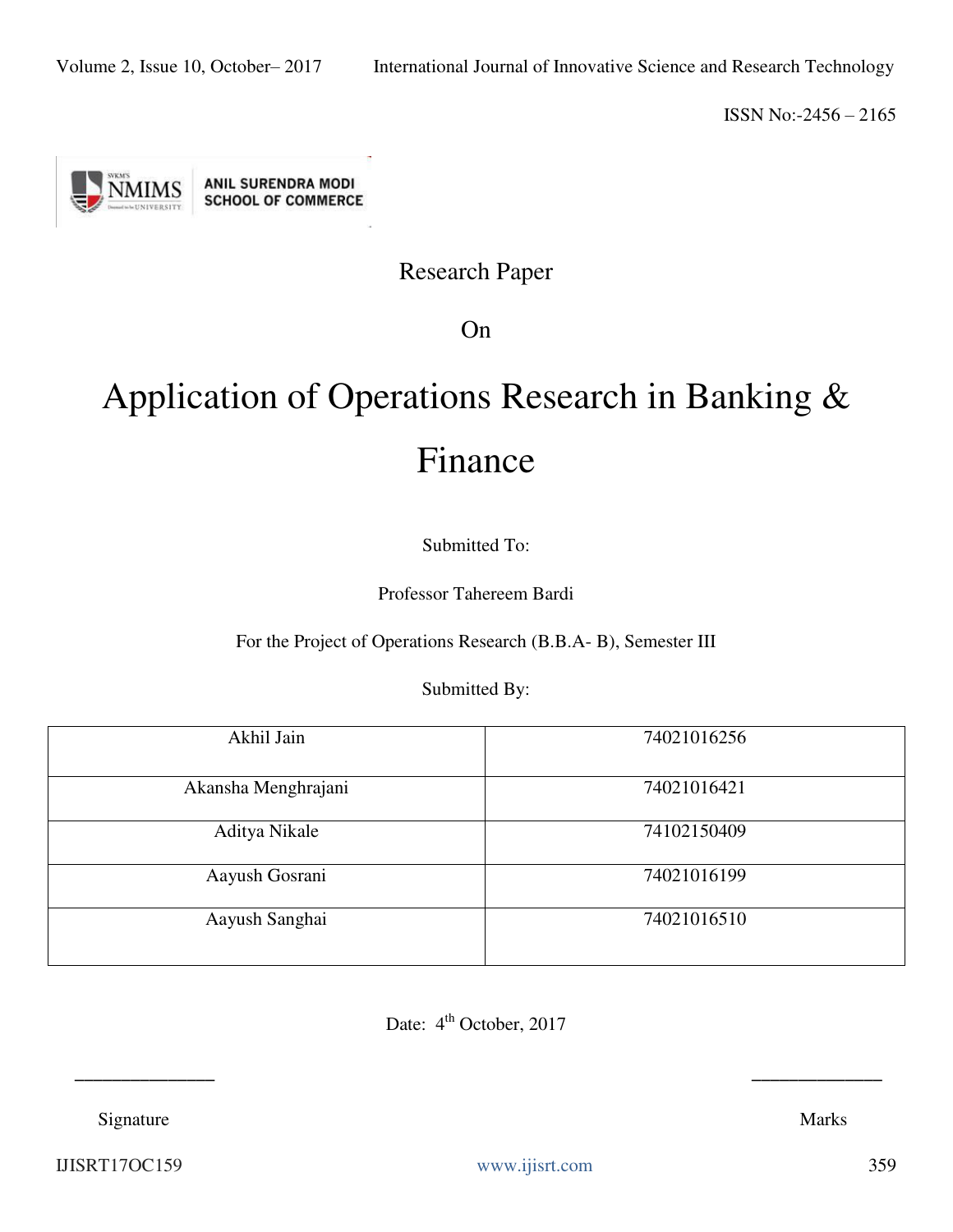#### **ACKNOWLEDGEMENT**

We wish to express our sincere gratitude to Mrs. Tahereem Bardi for providing us the opportunity to work on this research project. It was a great learning experience on writing about the "Application of Operations Research techniques in Banking & Finance".

At the time of preparing this paper, we shuffled through a lot of books and websites, which helped us getting acquainted with a lot of new topics and concepts. We don't claim that all the information in the paper are included perfectly and therefore there might be shortcomings, factual errors and mistaken opinion, which might be partly acceptable for any original work.

Many people, including our team members, have made valuable remarks on this research paper, which gave us motivation to continuously improve our work.

We'd like to extend our gratitude to all the people who helped us directly or indirectly, in the best of their abilities.

Thank You.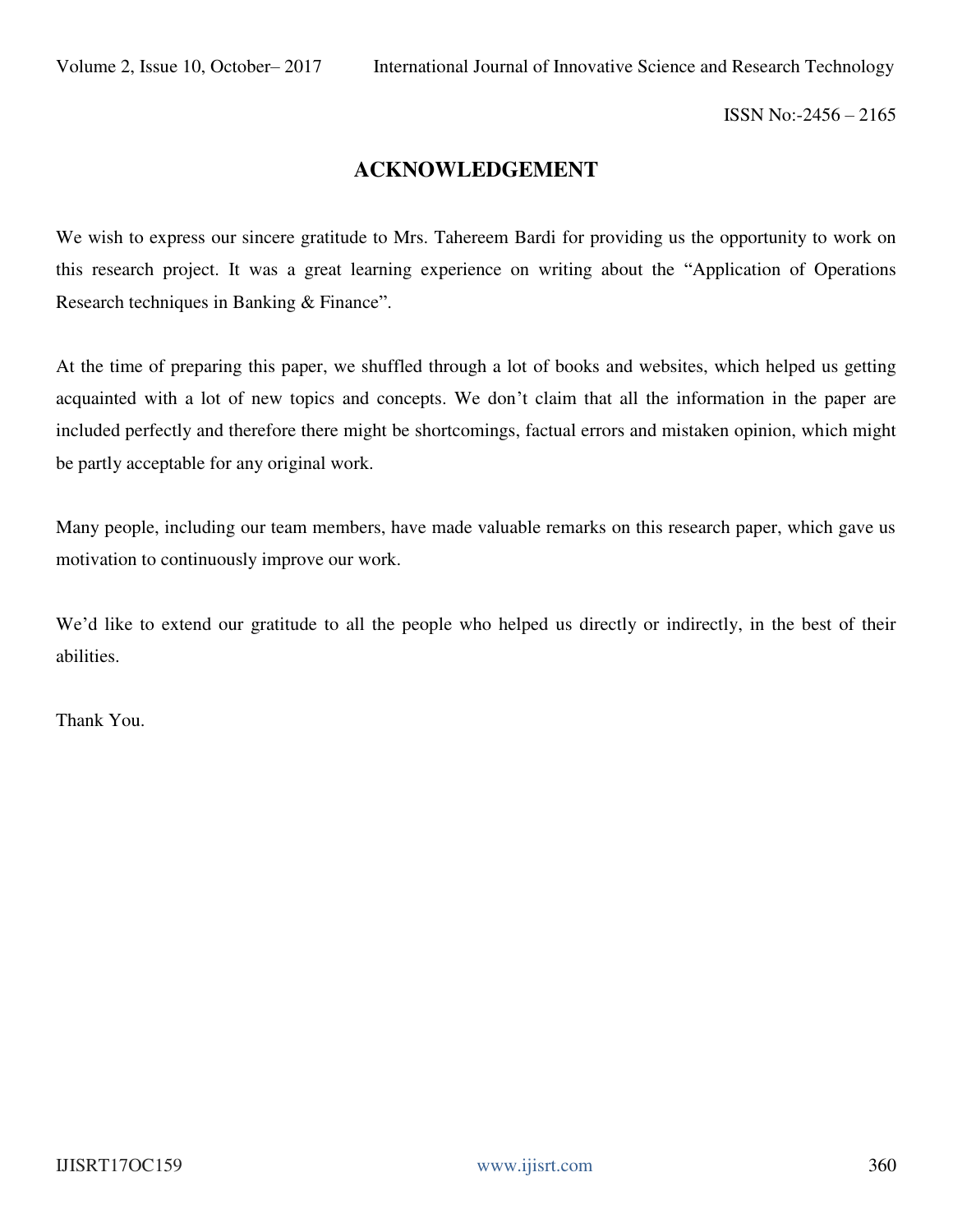## **PLAGIARISM CERTIFICATE**

- 1. This is to certify that the research paper titled "**Applications of Operations Research in Banking & Finance"** submitted by **Group 1 from SY BBA, division B** has been run through a Plagarism Check Software and the Plagiarism percentage is reported to be 0%.
- 2. Plagiarism report generated by the Plagiarism Software is below.

| Plagiarism Scan Report      |              |  |  |  |
|-----------------------------|--------------|--|--|--|
| <b>Summary</b>              |              |  |  |  |
| <b>Report Genrated Date</b> | 03 Oct, 2017 |  |  |  |
| <b>Plagiarism Status</b>    | 100% Unique  |  |  |  |
| <b>Total Words</b>          | 878          |  |  |  |
| <b>Total Characters</b>     | 5034         |  |  |  |
| Any Ignore Url Used         |              |  |  |  |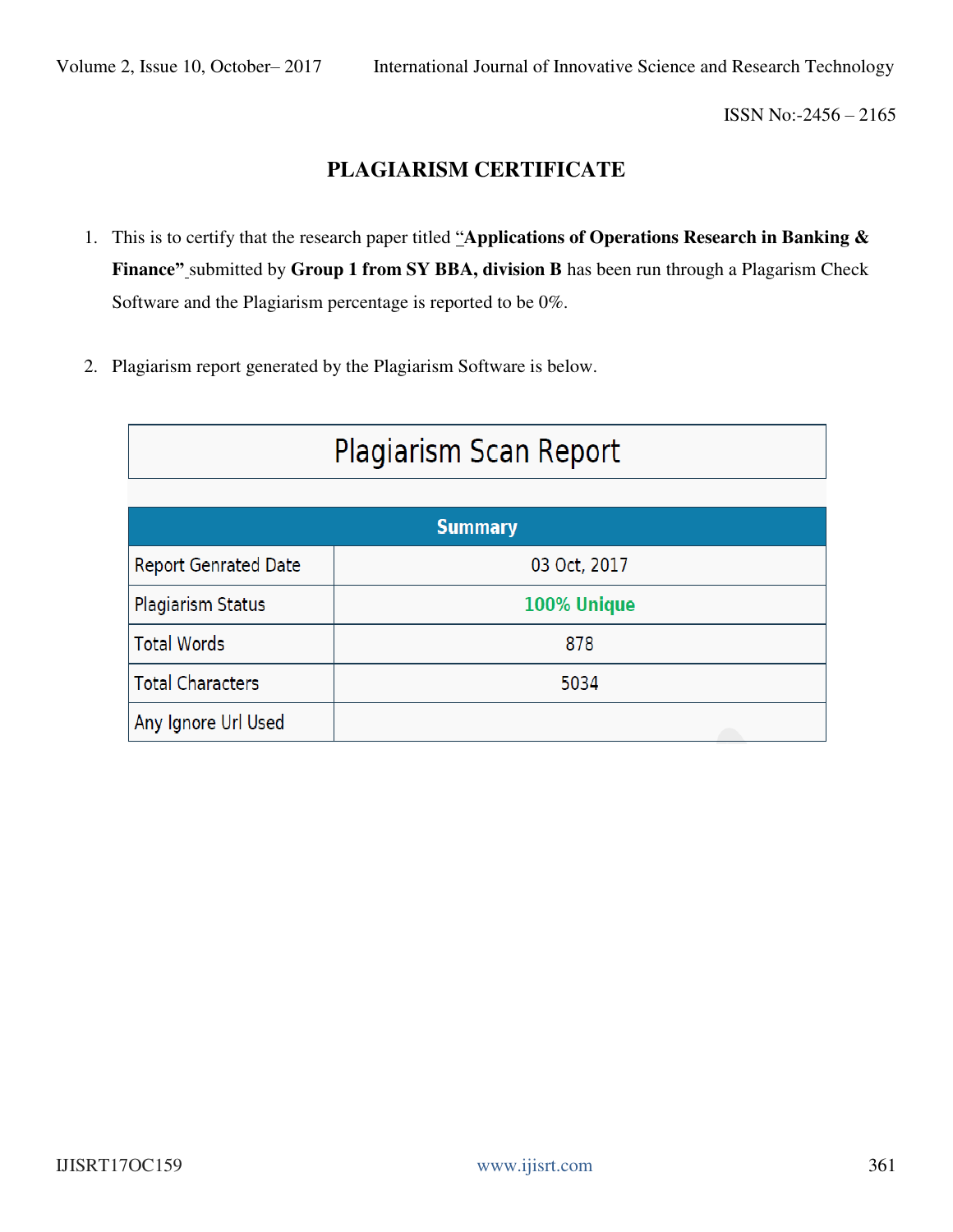ISSN No:-2456-2165

## **CONTENTS**

| Case 1: Maximizing returns under a Financial Portfolio |  |
|--------------------------------------------------------|--|
|                                                        |  |
| Case 2: Understanding Passive Portfolio Management     |  |
|                                                        |  |
|                                                        |  |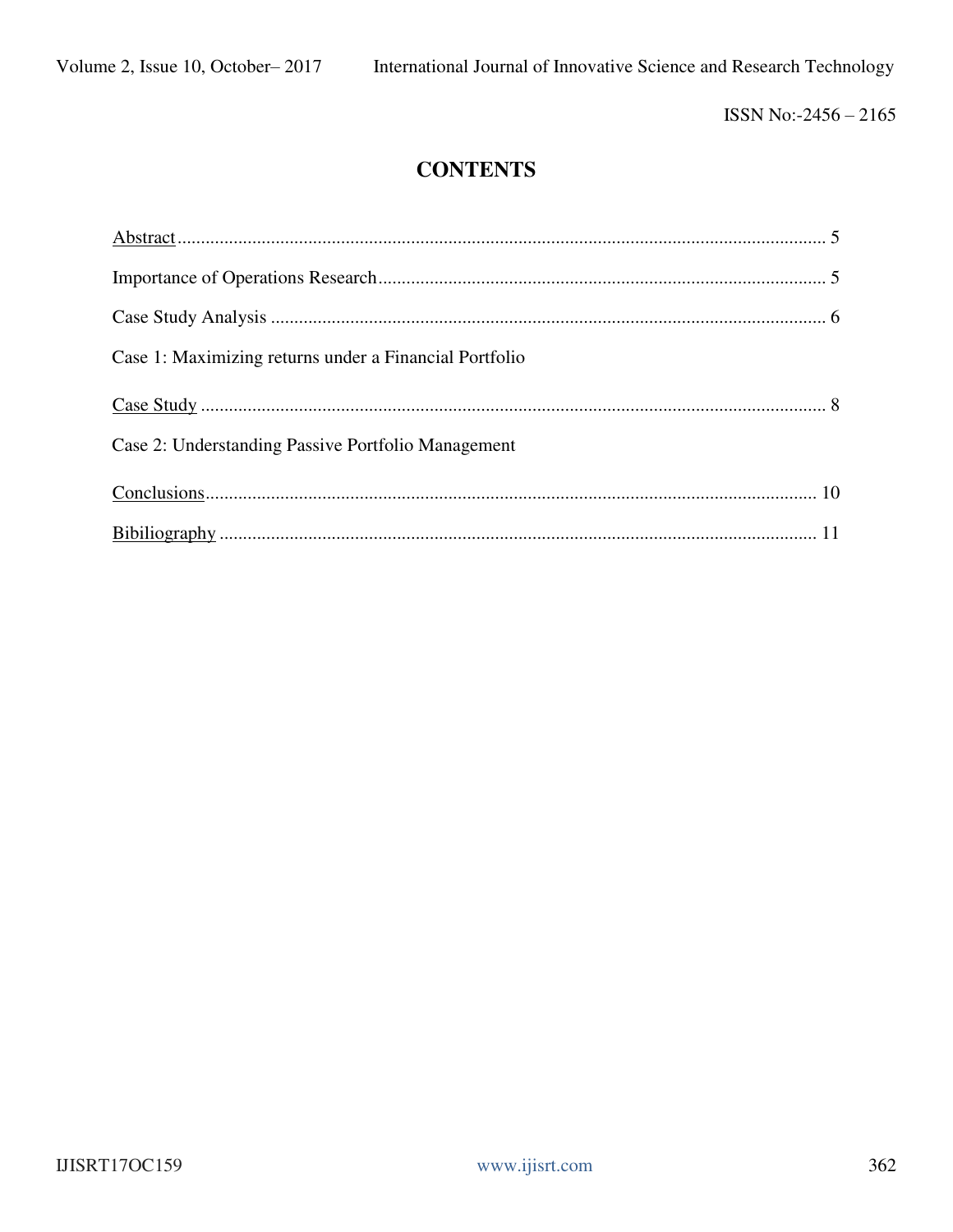### **ABSTRACT**

This paper reviews the application of OR techniques in the field of banking and finance. The areas covered are maximization of returns in a financial portfolio and the understanding of passive portfolio management with the help of data analysis and case study briefings. The aim of this paper is to highlight the importance of Operations Research in the fields discussed and how mathematical agendas can help in getting a solution to any dynamic problem.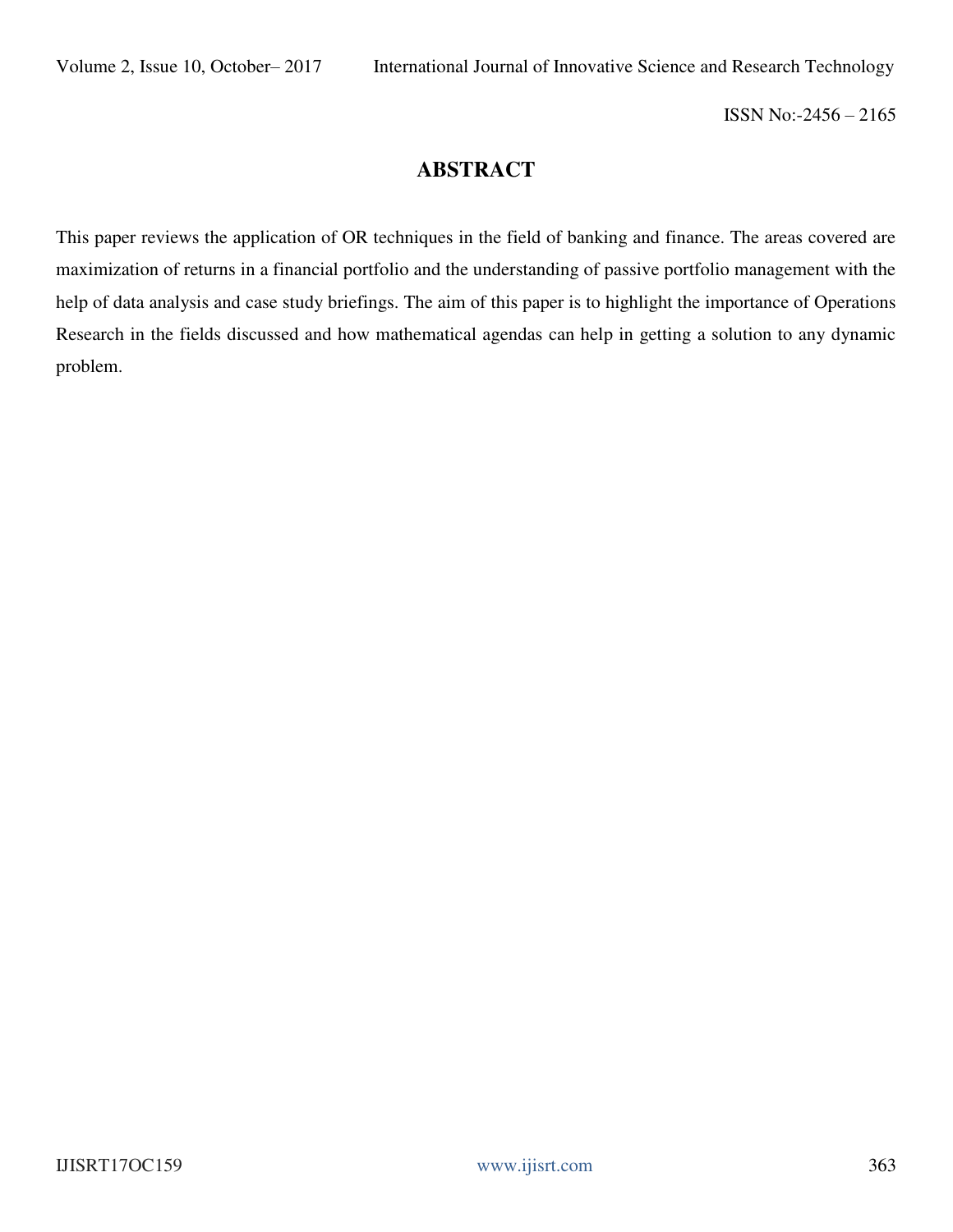#### **1. IMPORTANCE OF OPERATIONS RESEARCH**

Operation Research serves as a discursive branch which caters to two decision problems. The first is "how to use resources, to complete the task as much as possible" and the other one is "how to use the least amount of resources to complete a task".

OR as a subject/theory plays an important role with recent exorbitant improvements in the availability of real time data, with the increasing technological advancements, it will only increase.

In finance problems, accordance between the variables are generally well defined and they are not restricted by the human behaviour & preferences. The financial applications are largely numeric explicit boundaries and objectives.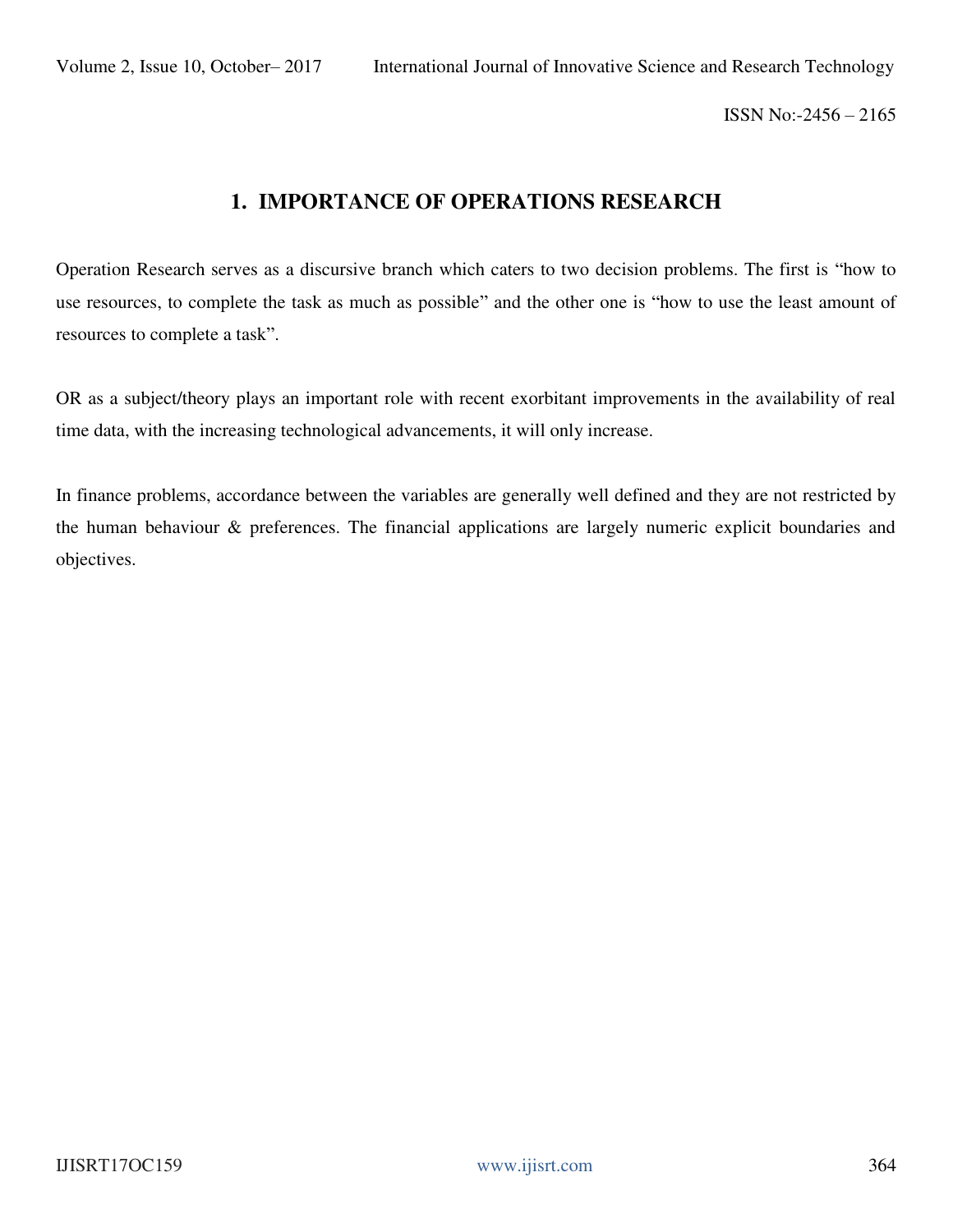#### **2. CASE STUDY ANALYSIS**

## **CASE 1: TO MAXIMISE THE RETURNS UNDER A FINANCIAL PORTFOLIO, WITH A GIVEN BUDGET TO FINANCE VARIOUS INVESTMENTS.**

#### *A***.** *Problem Definition:*

In this situation we are trying to assess the possibility of obtaining an optimal portfolio where the optimality depends upon the model used for designating risk and other aspects of the financial instruments.

Now consider a team of Financial Planners with Rs.10,00,00,000 to finance various investments. We'll consider 5 categories of loans/investments, and each of them comes with a different risk and return (1-10, 1 being the best):

| Loans/Investments            | Return $(\%)$ | Risk |
|------------------------------|---------------|------|
| Mortgage                     | 11            |      |
| Personal Loans               | 15            |      |
| <b>Government Securities</b> |               |      |
| <b>Illiquid Assets</b>       | 8             | 3    |
| Equity                       | 18            | Q    |

The aim for the planning team is to allocate the funds in the categories, under following conditions:

- To maximise the average return per rupee invested
- To have an average risk of less than 6, over all the invested money
- To have at least 30% investments in the illiquid assets, i.e. Gold and Land.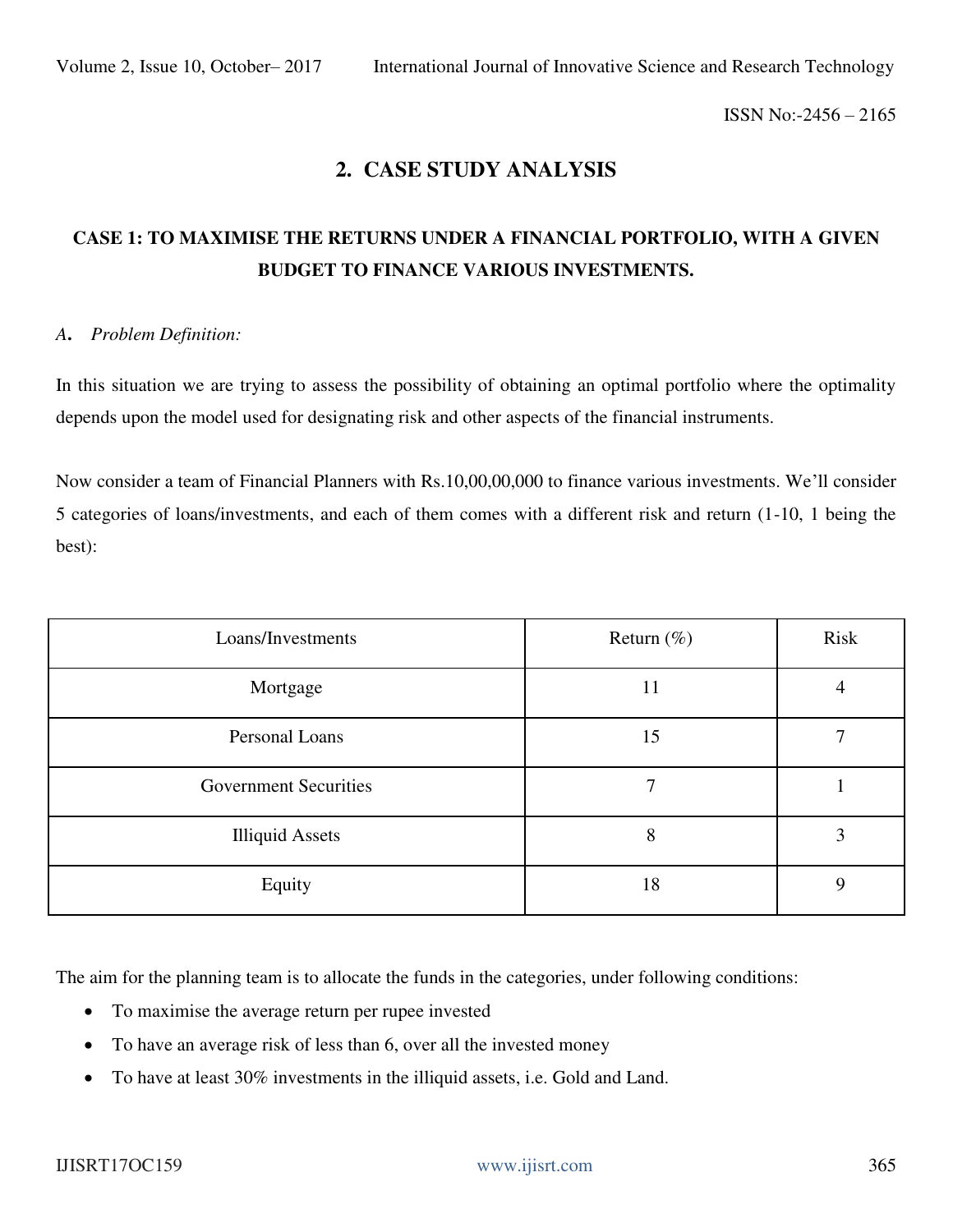Rupee investments in equity and personal loans combined should not exceed the amount invested in government backed bonds.

Note: The surplus funds are invested in the savings account at the rate of 3.5% with no risk associated, post the portfolio formation.

#### *B. Model*

Let us number the investments from 1 to 5 and let  $x_i$  be the rupees invested in investment 'i'. Let  $x_s$  represent the surplus funds be put into the savings account.

*C. Objective* 

To maximise  $11x_1 + 15x_2 + 7x_3 + 8x_4 + 18x_5 + 3.5x_8$ 

*C. Subjectto* 

 $x_1 + x_2 + x_3 + x_4 + x_5 + x_8 = 10,00,00,000$ 

Now, to have an average risk of not more than 6,

 $4x_1 + 7x_2 + 1x_3 + 3x_4 + 9x_5$ 

 $\leq 6$ 

```
x_1 + x_2 + x_3 + x_4 + x_5
```
As we can observe in this situation, that the given constraint is not linear, and thus we cross multiply to simplify this and obtain an equivalent linear constraint:

 $-2x_1 + x_2 - 5x_3 - 3x_4 + 3x_5 < 0$ 

Now, we need 30% investments in the illiquid assets, so the constraint for this equation would be as follows: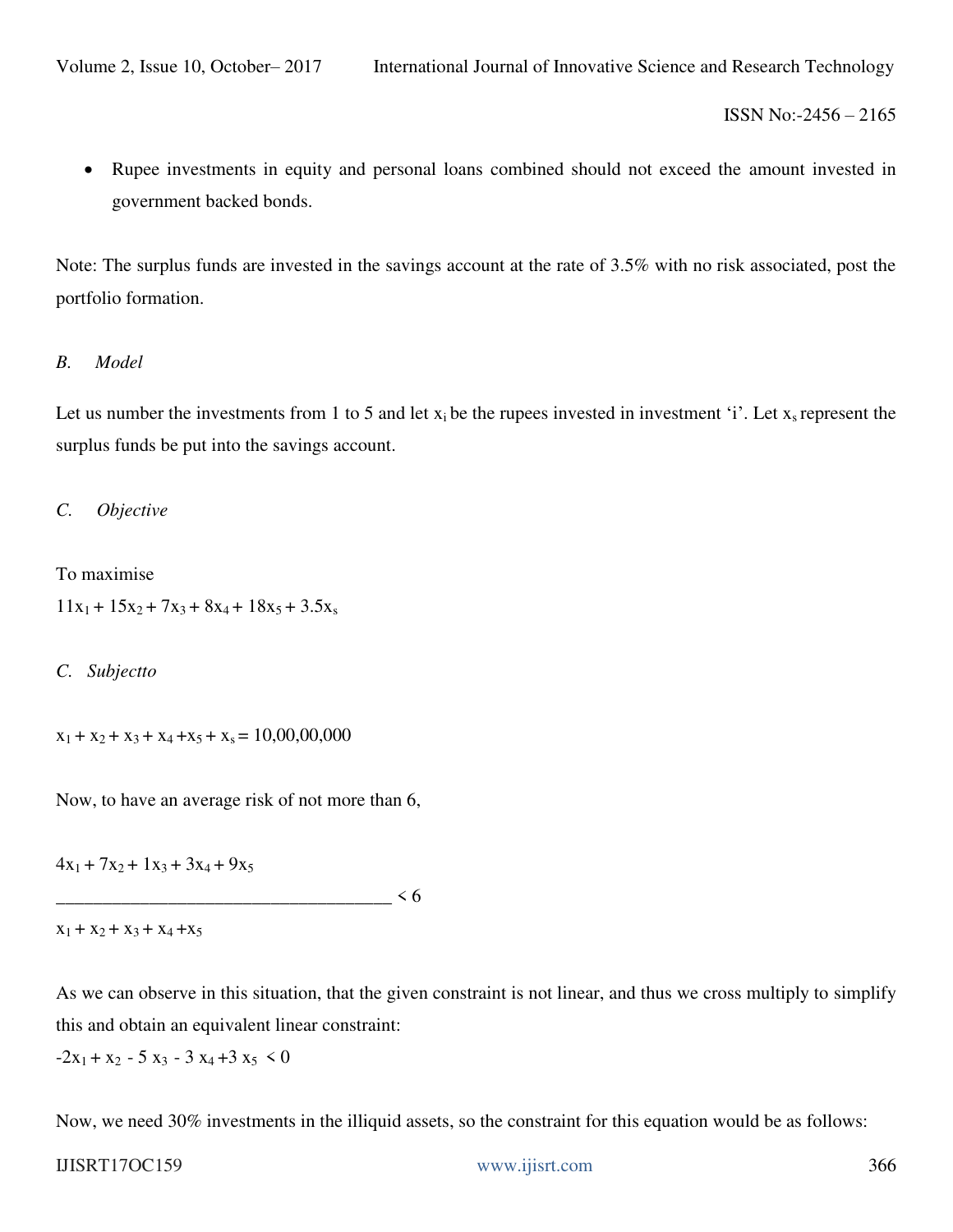$x_4 > 0.3(x_1 + x_2 + x_3 + x_4 + x_5),$ 

By simplifying this, we get:

 $-0.3x_1 - 0.3x_2 - 0.3x_3 + 0.7x_4 - 0.3x_5$ 

Furthermore, equity and personal loans combined should not be higher than the amount invested in government securities. The equation for this would be:

 $x_2 + x_5 - x_3 < 0$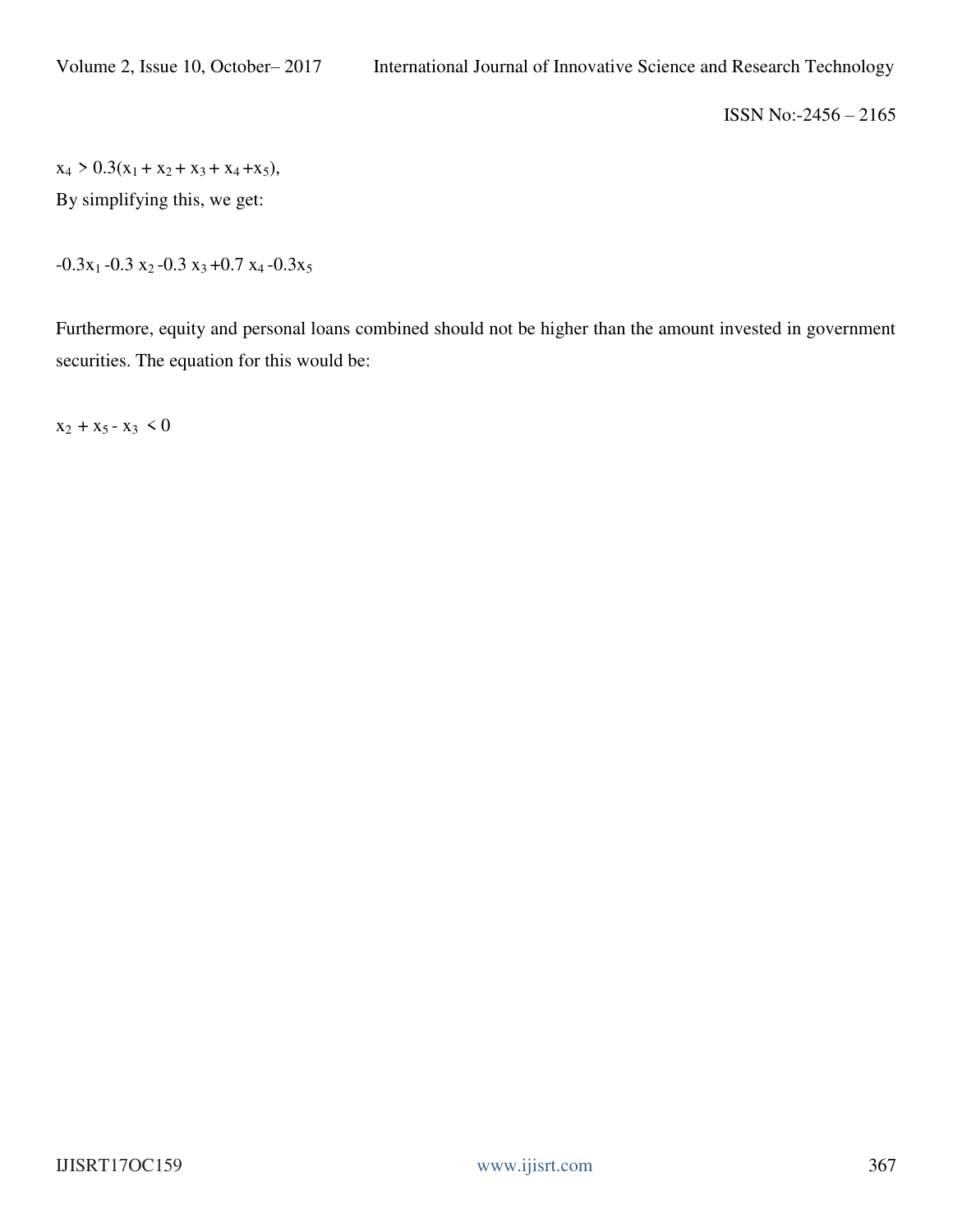## **CASE 2: TO UNDERSTAND PASSIVE PORTFOLIO MANAGEMENT WITH THE HELP OF INDEX TRACKING**

*A. Method:* 

Under the Index Tracking approach, Fund managers attempt to match the performance of a notional portfolio when they're sceptical about the overall market performance. This matching of the performance of an index can be done in two ways i.e. partial and full replication.

Under the full replication, the investment is made in every portion of the given index which is proportional to its market share. For example, issuing a whole new set of shares.

Under the partial replication, an investment is made in a small amplitude of the shares, while trying to match the performance of the entire index. This method is easier to rebalance and incurs low transaction costs. But then, it has a higher chance of having a Tracking Error, i.e. the measure of deviation of the chosen portfolio from the index, and in the field of wealth management, one of the key tasks of fund managers is to minimize the Tracking error, to the very possible extent.

Now, in this situation, it can be expressed as a Quadratic programming formula wherein the tracking error is the expected squared deviation of return from that of the index. We will calculate the quota of capital to be invested in each company as a part of the same quandary, for which we'll require a covariance matrix, defining the linearity of relationship between companies' index and the capitalization weights.

The solution shows a large & positive value when returns from the two companies ensue a very similar trail. On the contrary, a small &negative value occurs when returns are subsequent to roughly opposing trajectories. The capitalisation weights being referred to here are the normalized returns for the index, i.e. they're adjusted to remove the effects of seasonality, revenue and expenses, which happen to be the unusual influences. These normalized returns are computed by dividing the return for each company by sum of returns of all the companies.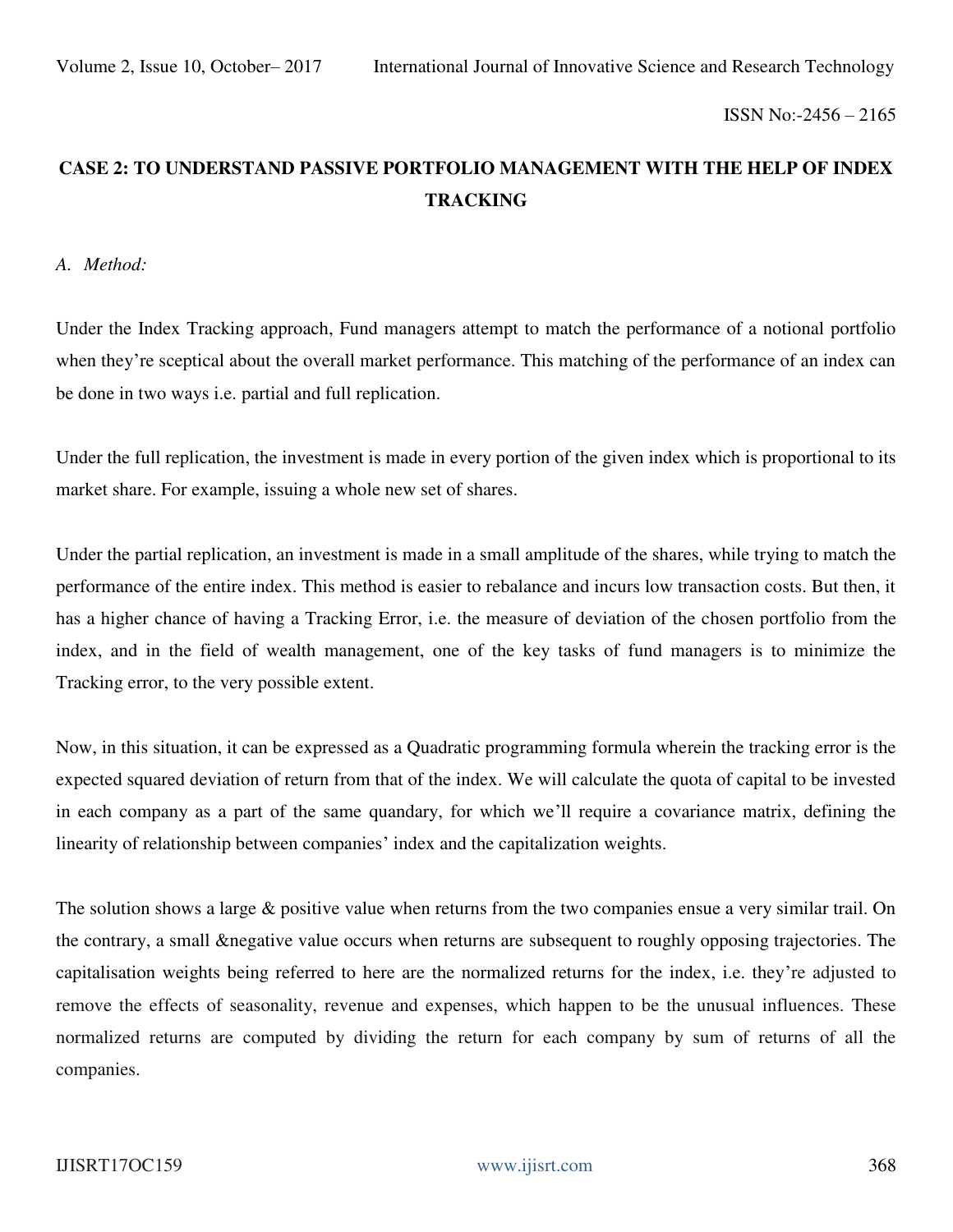Now the function, which needs to be minimized in our discussed Index Tracking problem, is given below. The symbols would be:

X: the trajectory subsuming the amount of capital to be invested in each unit of the index H: the trajectory having the capitalization weight of each unit of the index. G: 2-D matrix detailing the correlation between the units of the index.

Now, the objective function will be given by:  $f(X) = (X - H)^T$ . G(X - H), which can further be elaborated as  $f(X) = X<sup>T</sup>.G. X - 2H<sup>T</sup>.G.X + H<sup>T</sup>.G.H$ 

In here, in the final equation, the terms are typified as follows:

- a. First term denotes quadratic terms
- b. Second term denotes linear terms
- c. Final term gives rise to a constant, not necessary for function minimisation.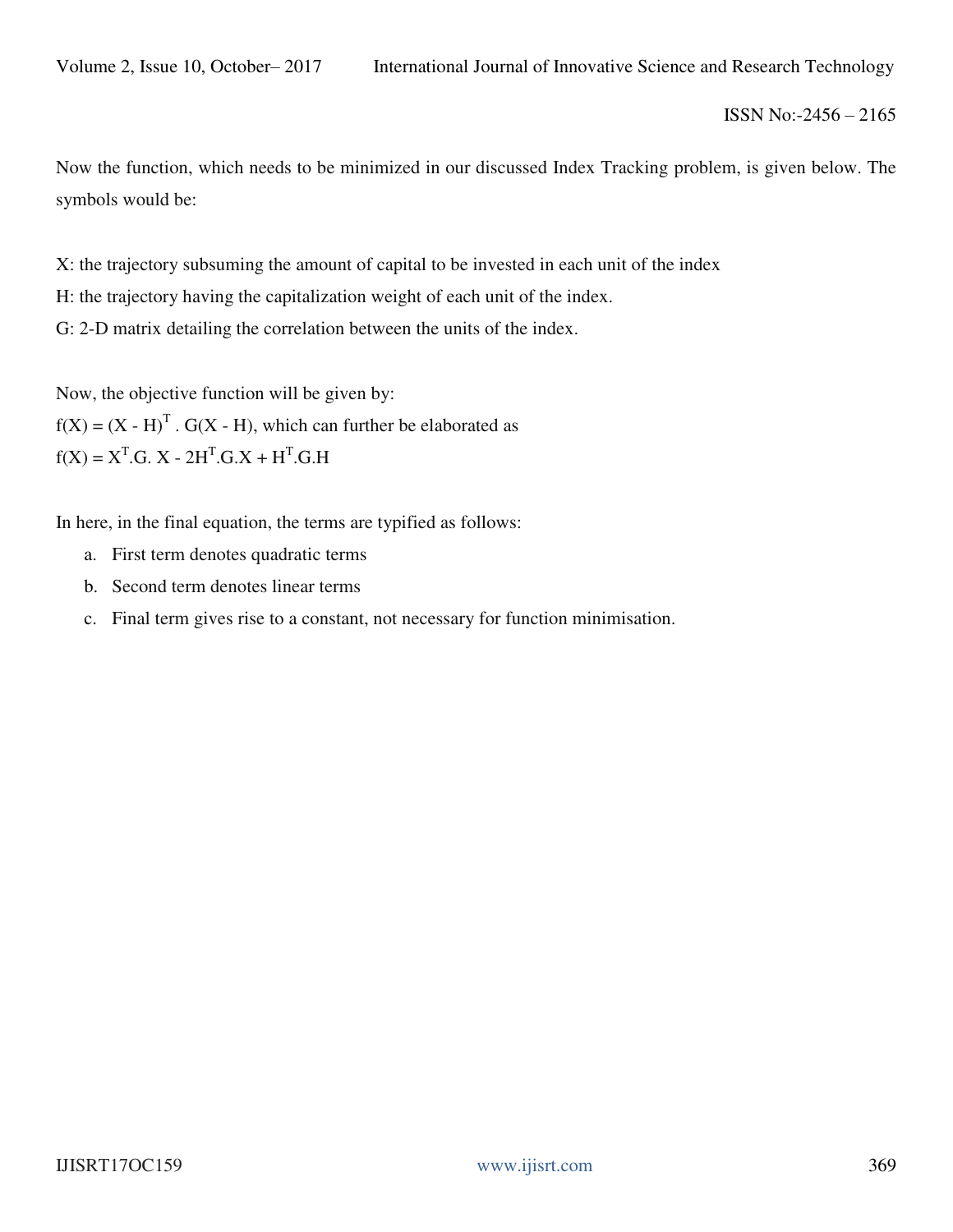#### **3. CONCLUSIONS**

- In the first case, by solving the equations we can obtain real time data, of the optimal allocation of the given amount of funds. It's cumbersome to obtain optimal portfolios as the calculations are precarious and there is constant meshing between the designed models and their respective solvability. This is done by modelling the problem, using linear programming, in which variables, objectives and the constraints are clearly defined to get to a particular solution.
- In the second case, we observe that how investors can combat the investment insecurities by laying an operation foundation over the calculation of Tracking Error in the process of Index Tracking. By assessing the results, the investor can select the units in his portfolio, which are return-risk wise, at par with the market index. This will enable them to have a fixed allocated portfolio for the long-term investments, which are meant to fetch the maximum returns, not taking into consideration, the short term bearish or bullish markets.
- Thus, OR techniques are well apparelled to vamp such problems as mathematical problems and provide a feasible solution to the same. These problems have perplexing relationships between the components and also, they might involve large set of such components, which are in fact, within well-defined boundaries and objectives.